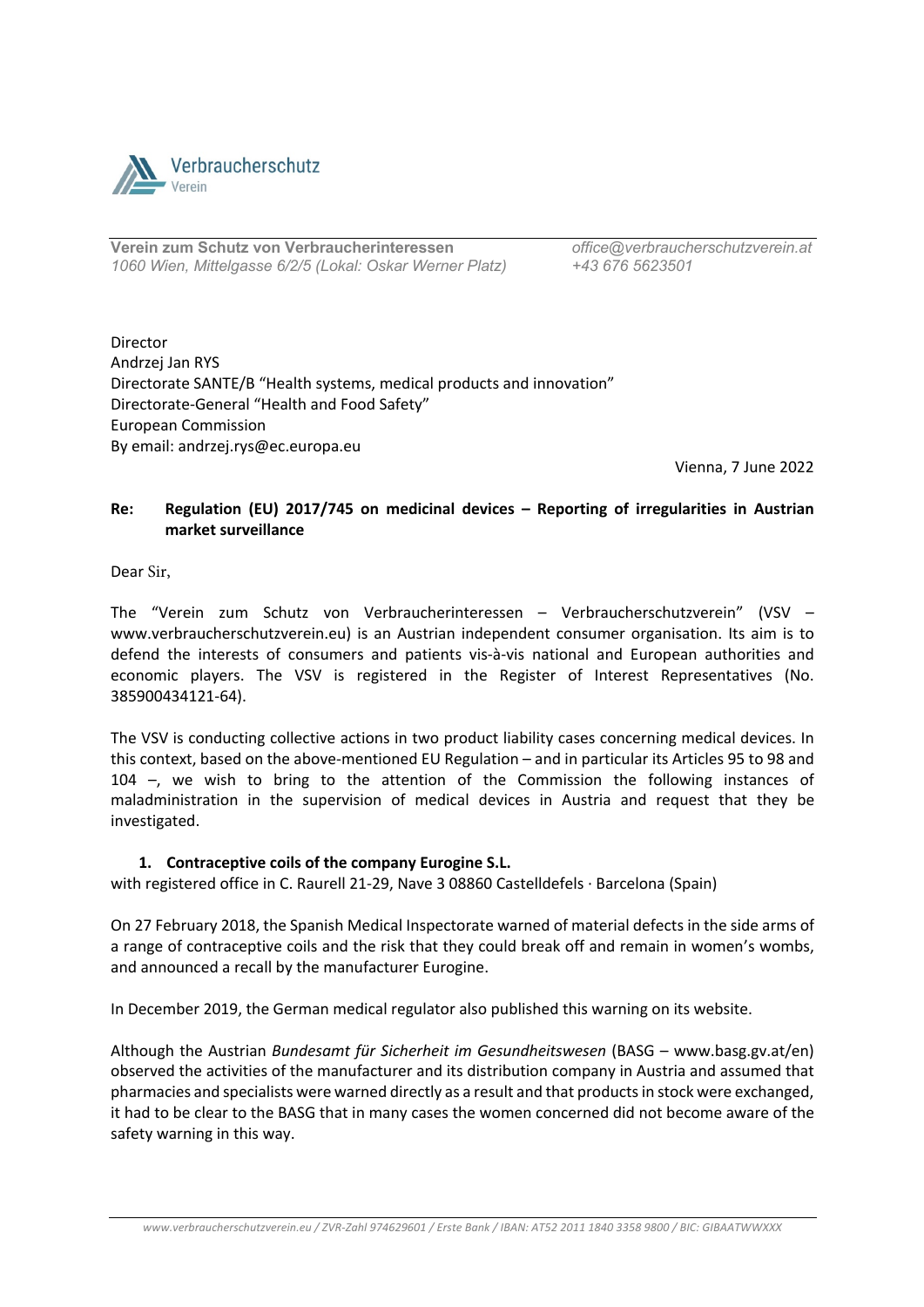Nevertheless, the BASG did not publish a safety information on its website until it was asked to do so by a daily newspaper and only on 28 September 2020 (sic!). To our knowledge, there was no corresponding press release.

It was only when the VSV started a collection campaign that around 1,400 women came forward to the VSV stating that they had been harmed by broken side arms of the IUDs. In the majority of cases, the side arms had to be removed under general anaesthesia, causing pain and anxiety. In a number of cases, however, women also report unwanted pregnancies because the IUD – due to the breakage of the side arms – had spontaneously come off unnoticed.

The VSV therefore supports claims for damages against the company Eurogine, but also official liability claims against Austria, because the BASG warned the public and thus affected women far too late.

It should also be mentioned that the BASG initially did not want to give VSV any information about how many women had filed whistleblowing reports with the BASG. Only after answering a parliamentary question to the responsible Ministry of Health were these figures released.

## **2. Ventilators of the company Respironics Inc. (manufacturer)**

with registered office in 1001 Murry Ridge Lane, Murrysville, PA 15668 (USA) and

**Respironics Deutschland GmbH & Co. KG,** Gewerbestrasse 17, D-82211 Herrsching (Importer)

Both companies are subsidiaries of the **Philips group**.

The companies produce and import respirators for home use; in particular for people suffering from sleep apnoea, these devices are partly vital.

In June 2021, the Respironics Inc. company ordered a recall of certain types of its ventilators only in the US because problems with the foam used for noise insulation lead to "serious injuries that may be life-threatening or cause permanent impairment". The foam apparently degrades after some time of use and there is a risk of particles of the foam being swallowed or – worse – inhaled.

In the USA, investigations against the manufacturer have been ongoing for years and the Food and Drug Administration (FDA) has raised serious allegations against the manufacturer in a report dated 11 September 2021 (FEI Number 2518422). The manufacturer had been aware of the problems for years and had done nothing to remedy them.

In Austria, Philips only published a safety notice on 14 June 2021 pointing out potential risks such as respiratory problems and toxic and carcinogenic effects. These warnings were also sent to users via letter post. The users were told that the defective devices would be replaced. This replacement was and is proceeding only very hesitantly. Many of the 35,000 people affected have still not had their devices replaced.

This procedure poses a dilemma for the users: Do not continue to use the device in order to avoid risks or – because it is vital – continue to use it and accept the risk.

In this case, too, the BASG has so far only placed a message in the depths of its website and has not issued a press release. It is also not apparent that the BASG has ordered any measures for an accelerated replacement of the devices.